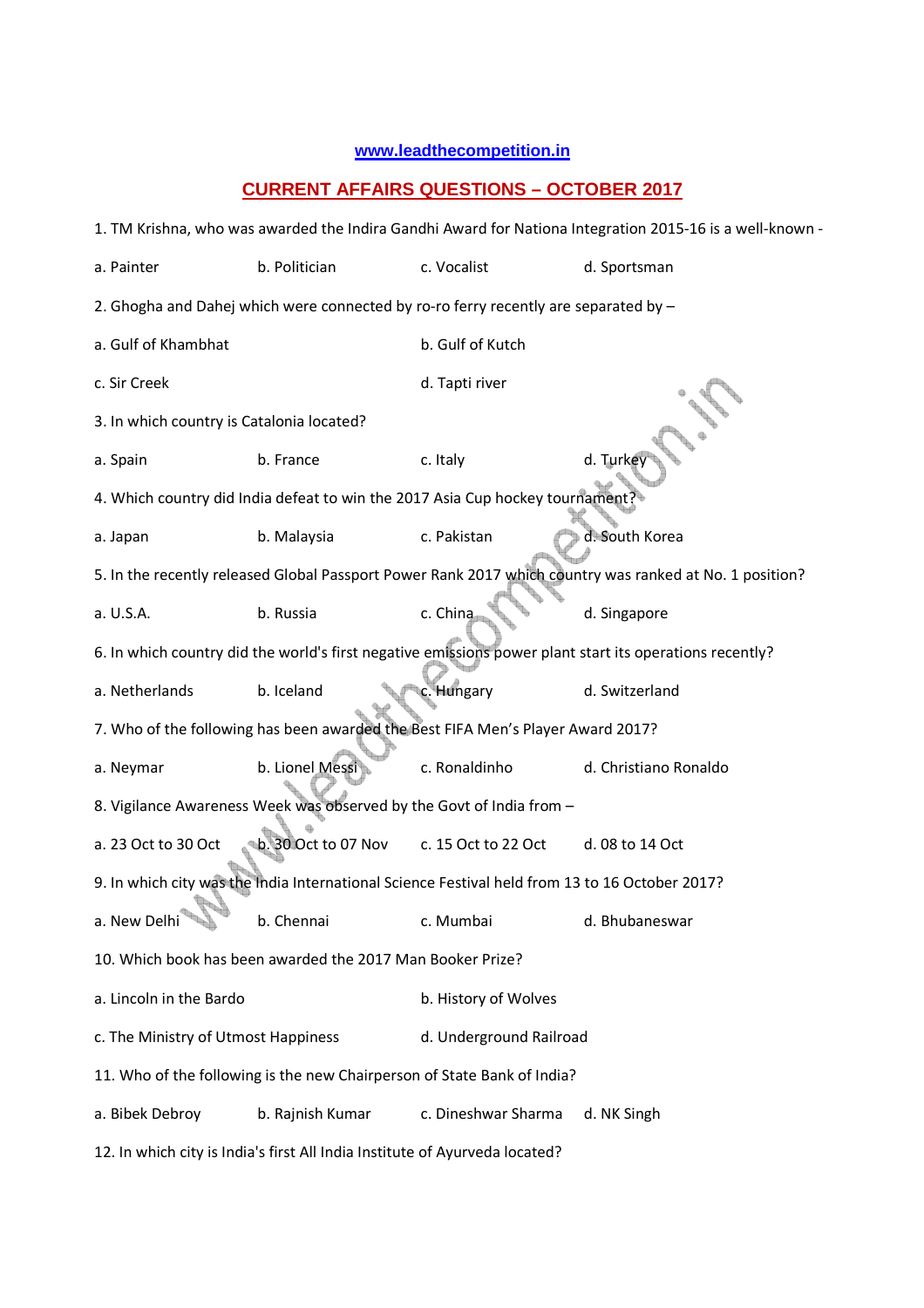| a. Varanasi                                                                                                                                                                                                                       | b. Haridwar                                                                 | c. Dehradun                                                                                     | d. New Delhi                                                                                                            |  |  |  |  |
|-----------------------------------------------------------------------------------------------------------------------------------------------------------------------------------------------------------------------------------|-----------------------------------------------------------------------------|-------------------------------------------------------------------------------------------------|-------------------------------------------------------------------------------------------------------------------------|--|--|--|--|
|                                                                                                                                                                                                                                   |                                                                             |                                                                                                 | 13. Who of the following has been chosen for the Tata Literature Lifetime Achievement Award 2017?                       |  |  |  |  |
| a. Girish Karnad                                                                                                                                                                                                                  | b. Javed Akhtar                                                             | c. Veerappa Moily                                                                               | d. Arundhati Roy                                                                                                        |  |  |  |  |
| 14. Which place in Uttar Pradesh was declared a sacred site by the Govt in Oct 2017?                                                                                                                                              |                                                                             |                                                                                                 |                                                                                                                         |  |  |  |  |
| a. Varanasi                                                                                                                                                                                                                       | b. Ayodhyay                                                                 | c. Vrindavan                                                                                    | d. Gorakhpur                                                                                                            |  |  |  |  |
| 15. Which airport was ranked the best airport in the category of 2-5 million passengers in ACI-ASQ Survey?                                                                                                                        |                                                                             |                                                                                                 |                                                                                                                         |  |  |  |  |
| a. Jaipur                                                                                                                                                                                                                         | b. Ahmedabad                                                                | c. Amritsar                                                                                     | d. Lucknow                                                                                                              |  |  |  |  |
|                                                                                                                                                                                                                                   |                                                                             |                                                                                                 | 16. Jacinda Ardern recently took over as the Prime Minister of which of the following countries?                        |  |  |  |  |
| a. Australia                                                                                                                                                                                                                      | b. United Kingdom                                                           | c. Ireland                                                                                      | d. New Zealand                                                                                                          |  |  |  |  |
| Prize 2017 has its headquarters at -                                                                                                                                                                                              |                                                                             |                                                                                                 | 17. International Campaign to Abolish Nuclear Weapons (ICAN) which has been awarded the Nobel Peace                     |  |  |  |  |
| a. London                                                                                                                                                                                                                         | b. Paris                                                                    | c. Geneva                                                                                       | d. New York                                                                                                             |  |  |  |  |
|                                                                                                                                                                                                                                   |                                                                             |                                                                                                 | 18. Indian Railways has introduced a special Rajdhani Express without flexi-fare from New Delhi to -                    |  |  |  |  |
| a. Mumbai                                                                                                                                                                                                                         | b. Chennai                                                                  | c. Ahmedabad                                                                                    | d. Kolkata                                                                                                              |  |  |  |  |
|                                                                                                                                                                                                                                   |                                                                             |                                                                                                 | 19. Which organisation released the Doing Business Report 2018 in which India was ranked at 100 <sup>th</sup> position? |  |  |  |  |
| a. IMF                                                                                                                                                                                                                            | b. World Bank <sup>®</sup>                                                  | c. Moody's Corp                                                                                 | d. UNDP                                                                                                                 |  |  |  |  |
|                                                                                                                                                                                                                                   |                                                                             | 20. What is the nationality of the 2017 Nobel Prize (Literature) winning author Kuzuo Ishiguro? |                                                                                                                         |  |  |  |  |
| a. British                                                                                                                                                                                                                        | b. American                                                                 | c. Swedish                                                                                      | d. Finnish                                                                                                              |  |  |  |  |
| 21. Indian peace-keeping forces in which of the following countries were recently awarded UN Medal for<br>their professionalism and service in protecting civilians and building durable peace in the conflict-ridden<br>country? |                                                                             |                                                                                                 |                                                                                                                         |  |  |  |  |
| a. Somalia                                                                                                                                                                                                                        | b. South Sudan                                                              | c. Congo                                                                                        | d. Sierra Leone                                                                                                         |  |  |  |  |
|                                                                                                                                                                                                                                   | 22. Which country hosted the 2017 Asia Cup hockey tournament in October 17? |                                                                                                 |                                                                                                                         |  |  |  |  |
| a. Malaysia                                                                                                                                                                                                                       | b. Japan                                                                    | c. India                                                                                        | d. Bangladesh                                                                                                           |  |  |  |  |
| 23. Girija Devi who passed away recently was popularly known as the Queen of -                                                                                                                                                    |                                                                             |                                                                                                 |                                                                                                                         |  |  |  |  |
| a. Ghazal                                                                                                                                                                                                                         | b. Khayal                                                                   | c. Thumri                                                                                       | d. Tarana                                                                                                               |  |  |  |  |
| 24. On which of the following expressways did the Indian Air Force carry out major landing operations?                                                                                                                            |                                                                             |                                                                                                 |                                                                                                                         |  |  |  |  |
| a. Agra - Delhi                                                                                                                                                                                                                   | b. Agra - Lucknow                                                           | c. Delhi - Jaipur                                                                               | d. Ahmedabad - Vadodara                                                                                                 |  |  |  |  |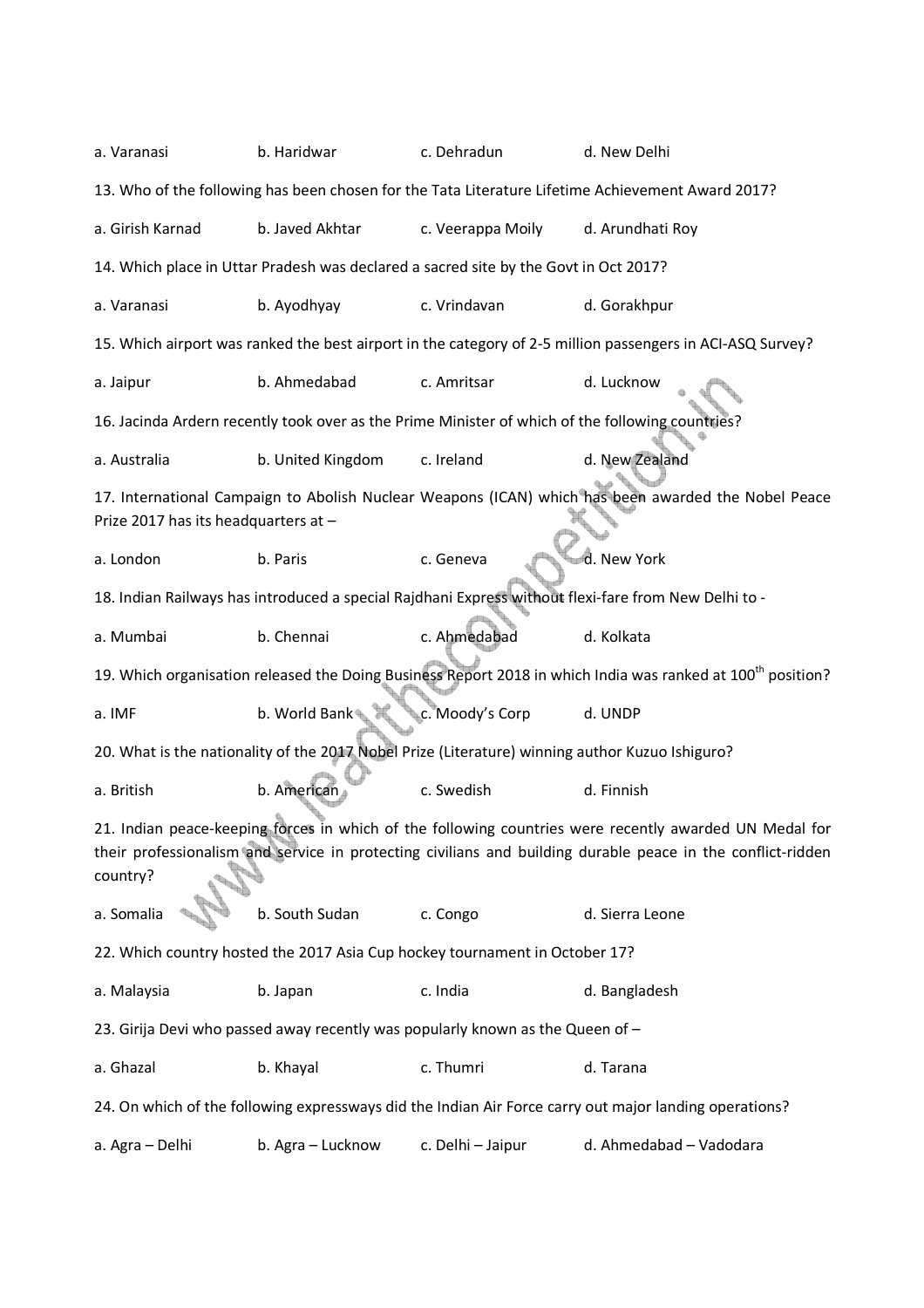25. George Saunders, who has been awarded the 2017 Man Booker Prize belongs to which country? a. United Kingdom b. Australia c. Canada d. USA 26. Kavita Devi who has become the first Indian woman to sign with WWE (World Wrestling Entertainment) has earlier represented India in – a. Boxing b. Powerlifting c. Wrestling d. Swimming 27. With which country did India hold a three-day anti-submarine warfare exercise in the Indian Ocean region? a. Indonesia b. U.S.A. c. France d. Japan 28. Who is the new Chairperson of Film and Television Institute, Pune? a. Gajendra Chauhan b. Anupam Kher c. Shatrughan Sinha d. Kirron Khe 29. At which place in Himachal Pradesh is AIIMS (All India Institute of Medical Sciences) being set up? a. Dharamshala b. Shimla c. Solan d. Bilaspur 30. To which country did India send its first shipment using Chabahar port of Iran? a. Kazhakstan b. Afghanistan c. Uzbekistan d. Turkmenistan 31. Mitra Shakti is a joint military exercise conducted by India and – a. Sri Lanka b. Russia c. Singapore d. Seychelles 32. Who of the following has been awarded the Nobel Prize in Economics? a. Rainer Wess b. Michael Young c. Richard Henderson d. Richard Thaler 33. Which country recently witnessed a deadly truck bomb blast which killed more than 500 people? a. Syria b. France c. Somalia d. United Kingdom 34. In which city was the Rashtriya Sanskrit Mahotsav held in Oct 17? a. Varanasi b. Bhopal c. Ahmedabad d. Ayodhyay 35. Which Indian cricketer announced his retirement from all formats of the game in October 2017? a. Ashish Nehra b. Yuvraj Singh c. Parthiv Patel d. MS Dhoni 36. Admiral Devendra Kumar Joshi (Retd) was recently appointed Lt Governor/Governor of – a. Lakshadweep islands b. Andaman & Nicobar islands b. Puducherry and the control of the control of the control of the control of the control of the control of the control of the control of the control of the control of the control of the control of the control of the contr